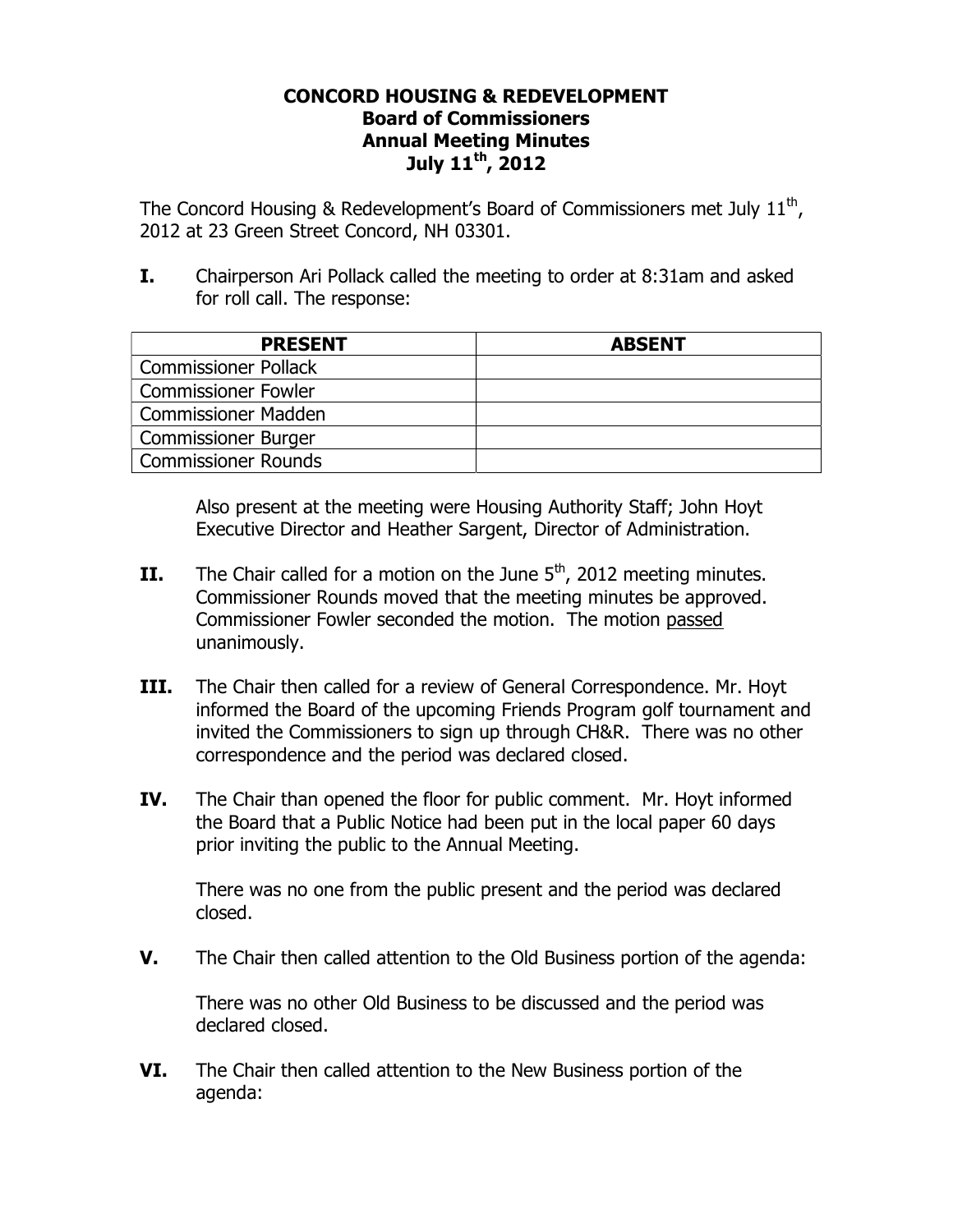### **2. RESOLUTION #1285:** Resolution approving the Annual Plan and Policies.

Commissioner Fowler asked about the availability of Capital Funds. Mr. Hoyt replied that there is never enough money given to cover the needs. He further expressed that the elevators in the high-rise buildings are the last big ticket items that need improvement. Commissioner Rounds asked for clarification on items throughout the Plan that seemed outdated. Commissioner Pollack asked for a motion to Table the Resolution so that portions could be updated. Commissioner Fowler moved the motion to Table the Resolution. Commissioner Madden seconded it and the motion was passed unanimously. Mr. Hoyt will update the document and distribute it for discussion in August.

## **3. RESOLUTION #1286:** Resolution approving the FYE Annual Budget.

Mr. Hoyt reported that the net change from last year's budget is about \$6,000. Commissioner Pollack pointed out the only change from the draft was the addition of a 3% pool of money that could be used for staff raises at the discretion of Mr. Hoyt. Commissioner Rounds moved the Resolution be accepted. Commissioner Madden seconded it and the motion passed unanimously.

**4. RESOLUTION #1287:** Resolution authorizing the Executive Director to enter into a contract with Advance Sitework in the amount of \$60,906 for the purposes of rehabbing walkways/public access/parking/green space at Kennedy, Boucher and Crutchfield.

 Mr. Hoyt reported that Advance Sitework out of Bow submitted the lowest Bid, however it is \$1,406 higher than what was budgeted in 2012 Capital Fund for the work to be completed. Commissioner Pollack asked where the additional money would come from. Mr. Hoyt reported that the Capital Fund has contingency money to cover the overage. Commissioner Fowler moved the Resolution be accepted. Commissioner Rounds seconded it and the motion passed unanimously.

# **5. Election of Officers**

Mr. Hoyt announced that nominations should and would be accepted for Chair and Vice-Chair to serve one year terms. Commissioner Fowler suggested Commissioner Pollack continue as Chair for another term. Commissioner Pollack accepted the nomination and Commissioner Madden volunteered to serve as Vice Chair. Commissioner Burger moved the motion that Commissioner Pollack continue as Chairperson and